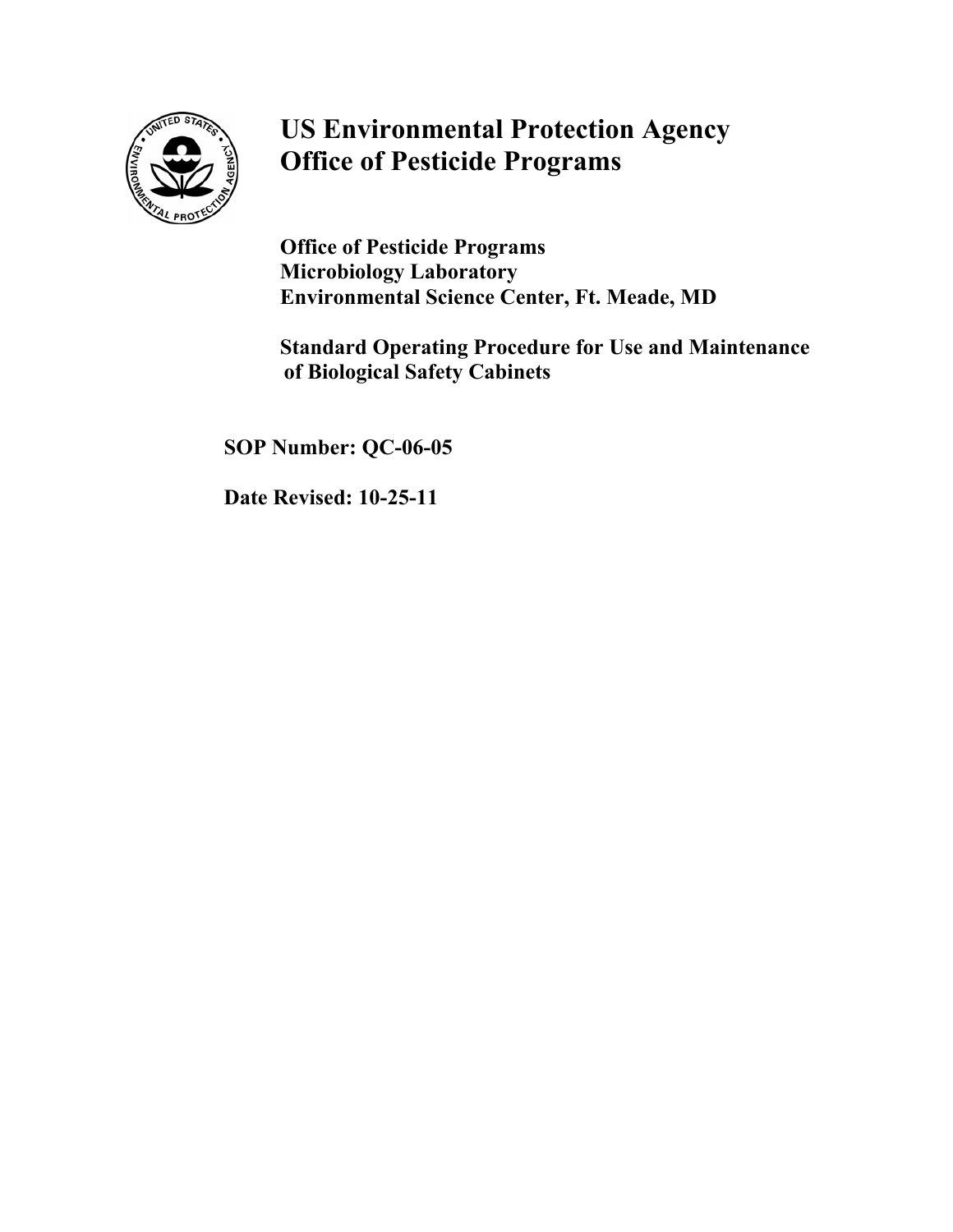SOP No. QC-06-05 Date Revised 10-25-11 Page 1 of 10

#### EPA/OPP MICROBIOLOGY LABORATORY ESC, Ft. Meade, MD

Standard Operating Procedure for Use and Maintenance of Biological Safety Cabinets

SOP Number: QC-06-05

Date Revised: 10-25-11

| Initiated By:            | <u> 1989 - Andrea Branden, amerikansk politiker (d. 1989)</u>                                                         | Date: $\angle$ / $\angle$                        |
|--------------------------|-----------------------------------------------------------------------------------------------------------------------|--------------------------------------------------|
|                          | Print Name:                                                                                                           |                                                  |
| <b>Technical Review:</b> |                                                                                                                       | Date: $\_\_\_\_\_\_\_\_\_\_\_\_\_\_\_\_\_\_\_\_$ |
|                          | Print Name:<br><u> 1989 - Andrea Brand, Amerikaansk politik (</u>                                                     |                                                  |
|                          | <b>Technical Staff</b>                                                                                                |                                                  |
| QA Review:               | and the control of the control of the control of the control of the control of the control of the control of the      | Date: $\_\_\_\_\_\_\_\_\_\_\_\_\_\_\_\_\_\_\_$   |
|                          | Print Name: 2008                                                                                                      |                                                  |
|                          | QA Officer                                                                                                            |                                                  |
| Approved By:             | <u>a sa barang sa mga sangang nagarang sa mga sangang ng mga sangang ng mga sangang ng mga sangang ng mga sangang</u> | Date: $\angle$ / /                               |
|                          | Print Name:                                                                                                           |                                                  |
|                          | <b>Branch Chief</b>                                                                                                   |                                                  |
| <b>Effective Date:</b>   | $\frac{1}{\sqrt{1-\frac{1}{2}}}$                                                                                      |                                                  |
|                          |                                                                                                                       |                                                  |
|                          |                                                                                                                       |                                                  |
|                          |                                                                                                                       |                                                  |
|                          |                                                                                                                       |                                                  |

Withdrawn By: Date: \_\_\_/\_\_\_/\_\_\_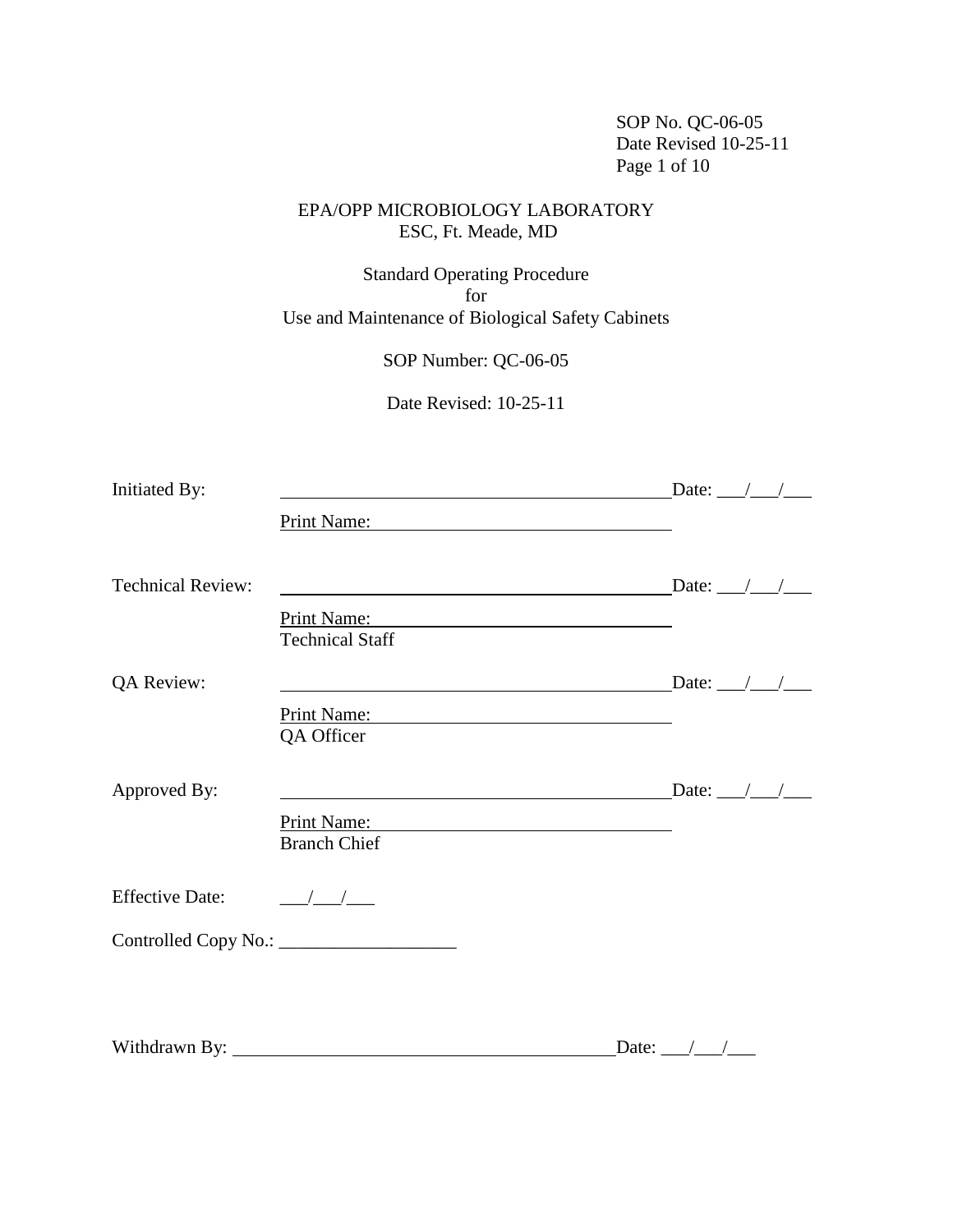SOP No. QC-06-05 Date Revised 10-25-11 Page 2 of 10

# <span id="page-2-0"></span> Contents Page Number 1.0 SCOPE AND APPLICATION.........................................................[. 3](#page-2-0) 2.0 DEFINITIONS..................................................................................[. 3](#page-3-0) 3.0 HEALTH AND SAFETY.................................................................[. 3](#page-3-1) 4.0 CAUTIONS....................................................................................... [3](#page-3-2) 5.0 INTERFERENCES...........................................................................[. 3](#page-3-3) 6.0 PERSONNEL QUALIFICATIONS.................................................[. 4](#page-4-0) 7.0 SPECIAL APPARATUS AND MATERIALS................................. [4](#page-4-1) 8.0 INSTRUMENT OR METHOD CALIBRATION............................[. 5](#page-5-0) 9.0 SAMPLE HANDLING AND STORAGE........................................ [5](#page-5-1) 10.0 PROCEDURE AND ANALYSIS..................................................... [5](#page-5-2) 11.0 DATA ANALYSIS/CALCULATIONS...........................................[. 7](#page-7-0) 12.0 DATA MANAGEMENT/RECORDS MANAGEMENT................[. 7](#page-7-1) 13.0 QUALITY CONTROL.....................................................................[. 7](#page-7-2) 14.0 NONCONFORMANCE AND CORRECTIVE ACTION................ [8](#page-8-0) 15.0 REFERENCES.................................................................................. [8](#page-8-1) 16.0 FORMS AND DATA SHEETS........................................................ [9](#page-9-0)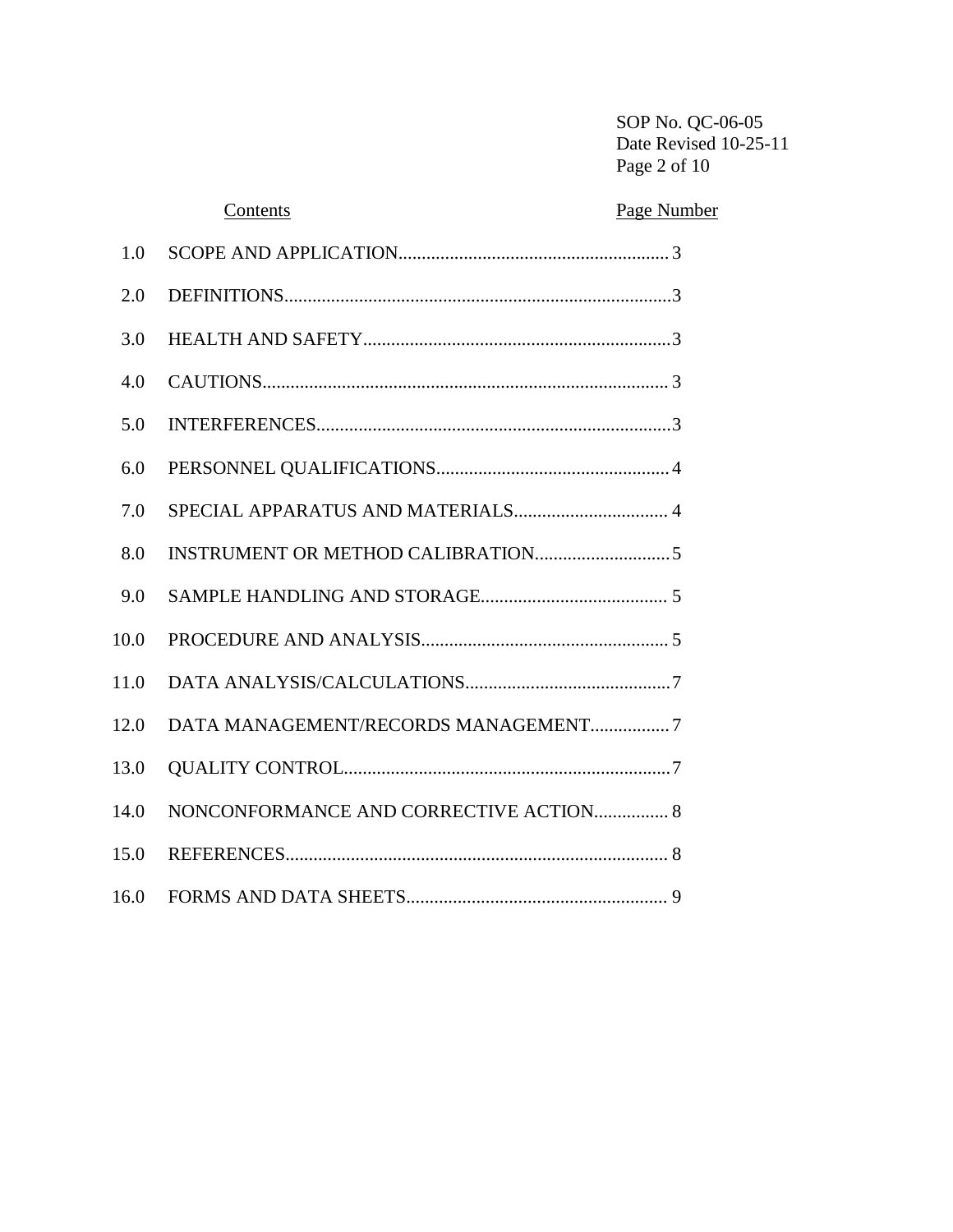SOP No. QC-06-05 Date Revised 10-25-11 Page 3 of 10

#### 1.0 SCOPE AND APPLICATION:

1.1 The purpose of this SOP is to describe the procedure used to monitor the use and maintenance of the Biological Safety Cabinets (BSC). Performing maintenance and repairs on the BSCs and maintaining annual certification of the BSCs are the responsibilities of the Facility Manager or his designees (e.g., operations, maintenance and repair contractors).

#### <span id="page-3-0"></span>2.0 DEFINITIONS:

- $2.1$  BSC = biological safety cabinet
- 2.2 FPM = feet per minute
- 2.3 CFM = cubic feet per minute
- $2.4$  LFPM = linear feet per minute
- 2.5 HEPA = high efficiency particulate air

#### <span id="page-3-1"></span>3.0 HEALTH AND SAFETY:

- 3.1 Laboratory workers are required to read and be familiar with SOP MB-01, Lab Biosafety, prior to working with microorganisms in the BSC. Documentation of training and familiarization with SOP MB-01 can be found in the training file for each employee.
- 3.2 All work involving manipulation of cultures (SOP MB-01, Lab Biosafety) of microorganisms, regardless of biosafety level, is performed in the BSC.

#### <span id="page-3-2"></span>4.0 CAUTIONS:

- 4.1 Failure to clean the ultraviolet lamps in the BSC will reduce the lamps' effectiveness. Periodically clean the ultraviolet lamps in the BSC with a lint-free cloth dampened with alcohol.
- 4.2 Quarterly cleaning of the area under the BSC work surface and grill is required.

#### <span id="page-3-3"></span>5.0 INTERFERENCES:

5.1 The BSC must be cleaned and appropriately certified when in use.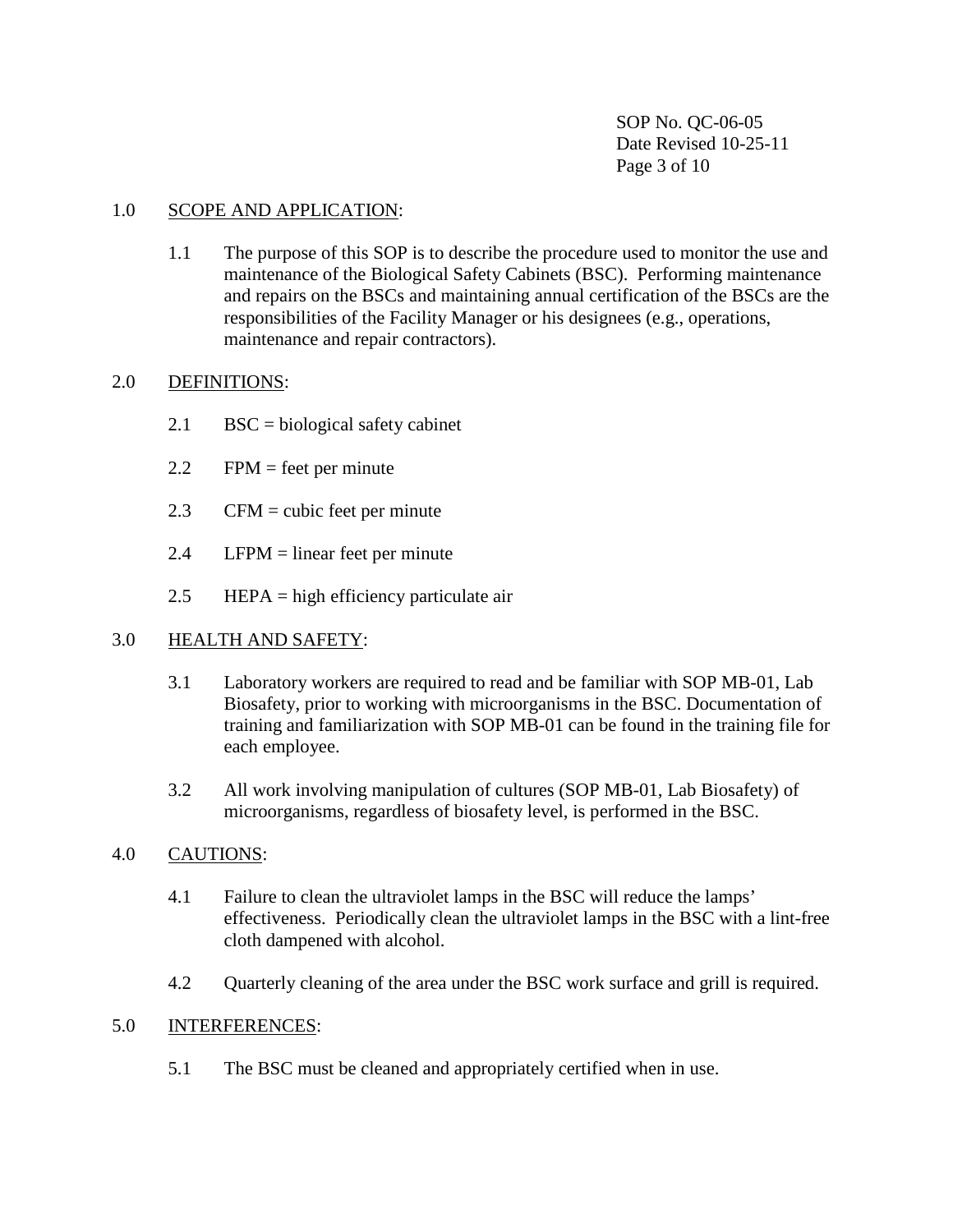SOP No. QC-06-05 Date Revised 10-25-11 Page 4 of 10

5.2 Laboratory staff performing work in the BSC must wear a long-sleeved lab coat and are encouraged to wear gloves even when not manipulating culture. This minimizes the shedding of skin flora into the work area and concurrently protects the hands and arms from viable agent contamination (see ref. 15.2, p. 41).

#### <span id="page-4-0"></span>6.0 PERSONNEL QUALIFICATIONS:

6.1 Personnel are required to be knowledgeable of the procedures in this SOP. Documentation of training and familiarization with this SOP can be found in the training file for each employee.

#### <span id="page-4-1"></span>7.0 SPECIAL APPARATUS AND MATERIALS:

- 7.1 BSC #1 NuAire Model No. NU-430-600 Serial No. 78536AFU located in room B204
- 7.2 BSC #2 NuAire Model No. NU-430-600 Serial No. 78538AFU located in room B204
- 7.3 BSC #3 NuAire Model No. NU-430-600 Serial No. 78537AFU located in room B204
- 7.4 BSC #4 NuAire Model No. NU-430-600 Serial No. 78539AFU located in room B205
- 7.5 BSC #5 NuAire Model No. NU-430-600 Serial No. 76788AFP located in room B207
- 7.6 BSC #6 NuAire Model No. NU-430-600 Serial No. 76786AFP located in room B207
- 7.7 BSC #7 NuAire Model No. NU-430-600 Serial No. 85756AGY located in room B202
- 7.8 BSC #8 NuAire Model No. NU-430-600 Serial No. 85755AGY located in room B202
- 7.9 BSC #11 NuAire Model No NU 430-600, Serial No. 90496042204 located in room B201
- 7.10 BSC # 12 NuAire Model No. NU 430-600, Serial No. 90474042104 located in room D122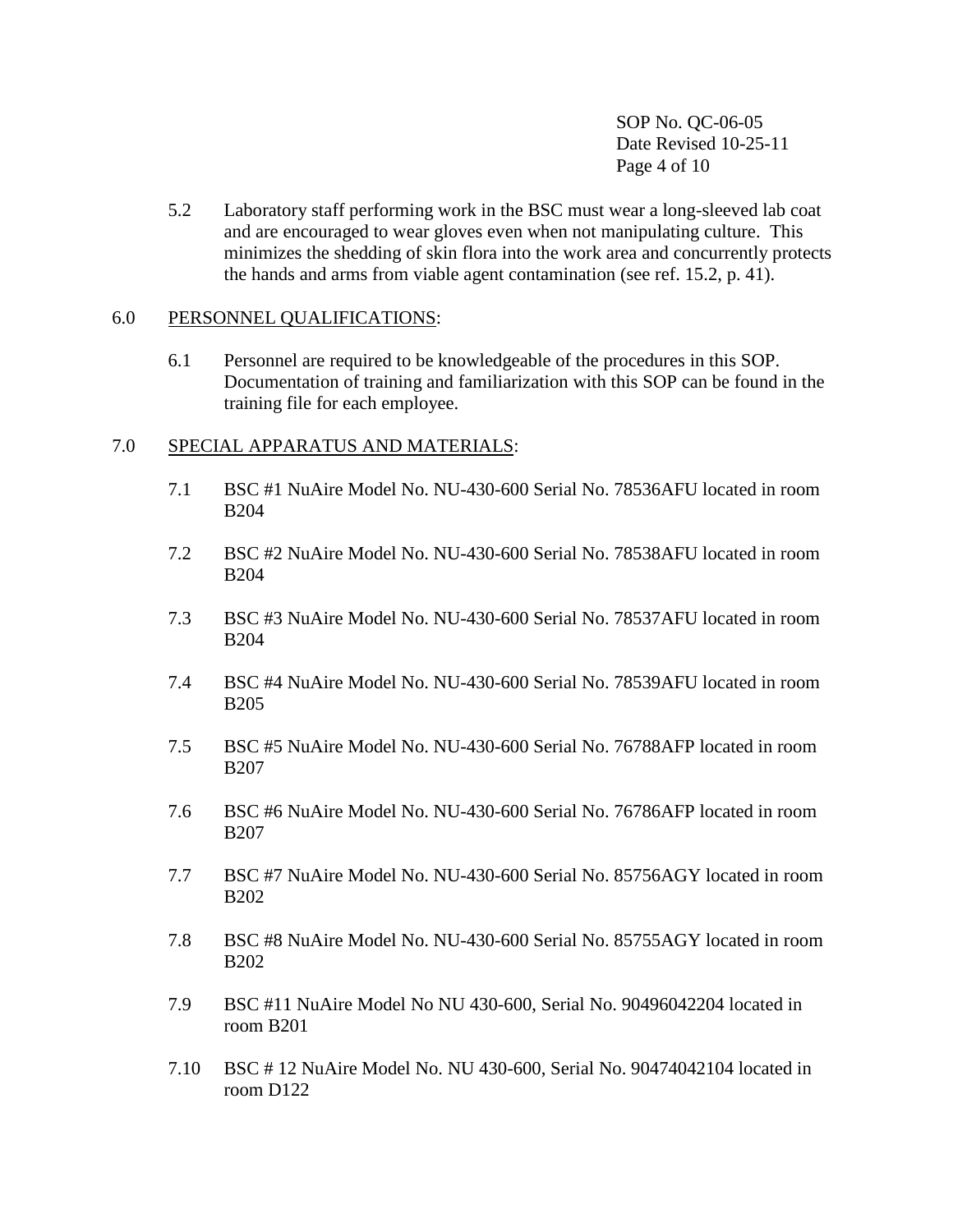SOP No. QC-06-05 Date Revised 10-25-11 Page 5 of 10

#### <span id="page-5-0"></span>8.0 INSTRUMENT OR METHOD CALIBRATION:

8.1 Work zone air downflow is uniform and held to an average velocity of 60 LFPM (0.30 m/s) measured in the plane of the bottom edge of the viewing window. The BSC will alarm if the average velocity falls below 54 LFPM or above 64 LFPM. The significance of this airflow control is that the work zone air is flowing down like a huge piston carrying contaminants rapidly out of the work zone with 24 air changes per minute. The work zone airflow is ducted such that the quantity of air leaving through the rear perforated area is half of the downflow air quantity. The remainder, that is the other half of the downflow air, and the air entering through the work access opening flow into the front perforated area. Room air flowing into the 8 inch (203 mm) work access opening forms the air barrier protecting personnel at  $105 \pm 5$  FPM (0.53  $\pm$ 0.25 m/s). The exhaust volume is displayed on the front panel. The BSC alarms if the exhaust volume falls below 980 CFM or rises to above 1250 CFM.

#### <span id="page-5-1"></span>9.0 SAMPLE HANDLING AND STORAGE: Not applicable

#### <span id="page-5-2"></span>10.0 PROCEDURE AND ANALYSIS:

- 10.1 Turn on the blowers, lights, and outlets, and allow to operate for a minimum of 15 minutes before aseptic manipulations are begun in the BSC.
- 10.2 Disinfect the interior surface of the BSC work space thoroughly by spraying/wetting with an appropriate amount of an EPA registered hospital disinfectant and allow to stand for the label-specified contact time before wiping.
	- 10.2.1 Halogenated materials (e.g., bleach) are not recommended for use on stainless steel surfaces of the BSC.
- 10.3 Place the apparatus and materials into the cabinet. Care must be exercised that no items be placed over the front intake grills. The work area should be arranged so that clean and dirty (used) materials are well separated. Passage of contaminated materials over uninoculated cultures or clean glassware should be avoided and transfer of viable materials should be performed as deeply into the cabinet (away from open face) as possible.
- 10.4 Additional purging of the work space without any user activity should be allowed for 2-3 minutes after materials and apparatus have been placed in it. This helps the area get rid of all contamination that may have been introduced with the items.
- 10.5 Record the Downflow (FPM) and Exhaust (CFM) rates on the BSC Monitoring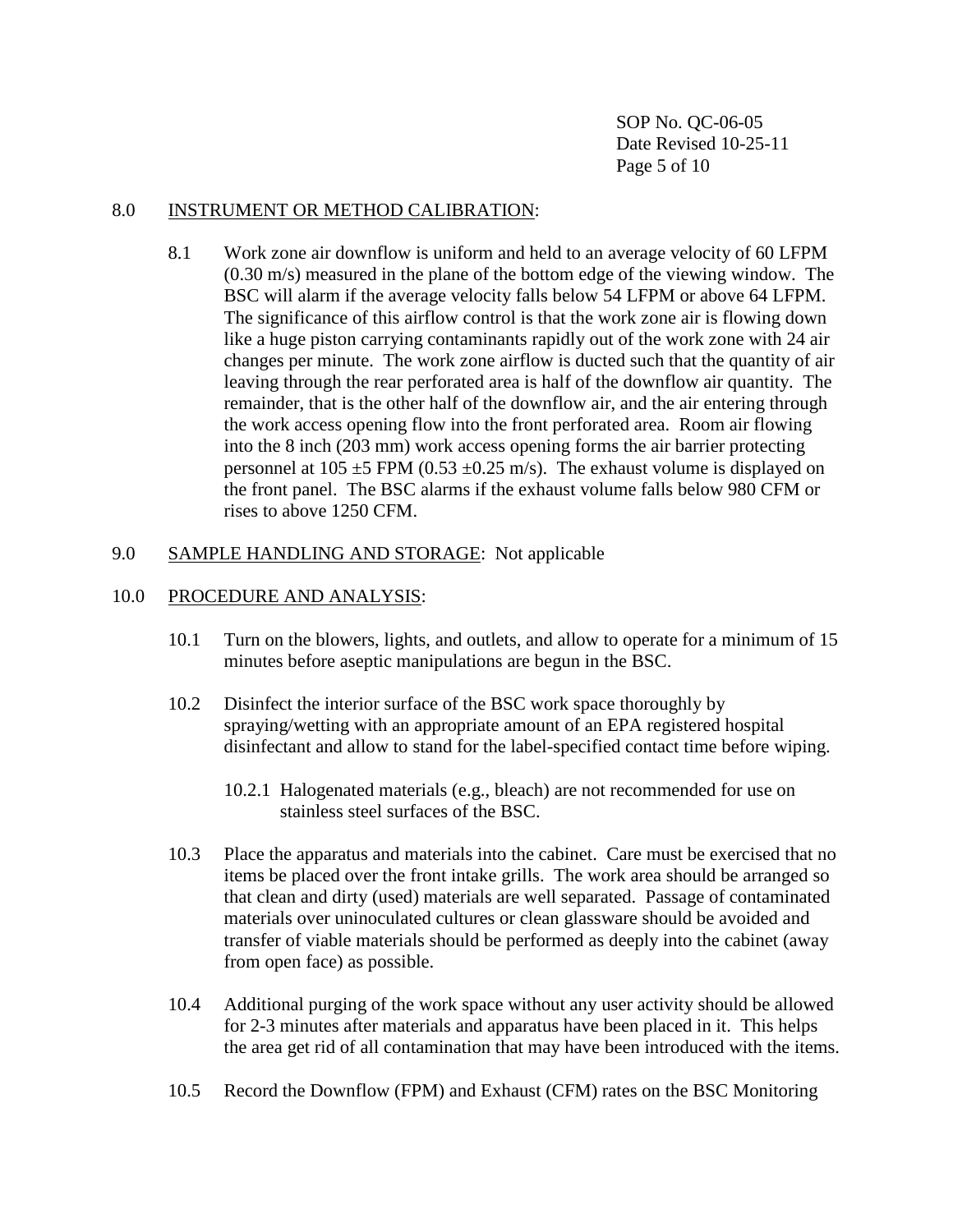SOP No. QC-06-05 Date Revised 10-25-11 Page 6 of 10

Record Form (see 16.1) immediately prior to use.

- 10.6 Work can now be performed.
- 10.7 Applying a Bunsen burner flame to tube and flask necks is a conventional method of minimizing airborne contamination when the tubes or flasks are opened. Because the laminar flow BSCs create an environment that has little to no airborne particulates, it is not necessary to flame tube and flask necks. Gas burners contribute to heat build-up in the cabinet and disrupt the laminar air flow. If a procedure requires the use of a flame (e.g., to flame sterilize hooks, etc.), use a burner with a pilot light so that the flame can be ignited only when required. Do not use constant flame gas burners. Gas burners should only be used from the center of the work surface to the right rear, where resulting air turbulence will have a minimal effect. Do not use gas burners on the left of the work surface due to its influence on the electronic airflow control system (see ref. 15.2, p. 40).
- 10.8 Once work is completed, allow the BSC to run for a 2-3 minute period without activity to purge the unit. Remove all materials, cultures, and equipment and decontaminate BSC as in 10.2.
	- 10.8.1 As an additional step, at the conclusion of activities involving bacteria in spore form (e.g., *Bacillus subtilis* spore suspensions, spore strips, etc.) turn on the ultraviolet light and leave it on overnight.
	- 10.8.2 Refer to the laboratory's Biosafety Plan for *Bacillus anthracis* for BSC clean up procedures following work with select agents.
- 10.9 A careful check of grills and diffuser grids should be made for spilled or splashed nutrients which may support microbial growth and result in the liberation of contaminants in the protected work environment.
- 10.10 A permanent paper catch is installed behind the rear divider panel of the work zone. This area forms the return air path to the motor/blower. If the air flow is blocked, it could seriously affect the performance of the cabinet. The paper catch should be checked and cleaned no less than weekly; daily if procedures require the use of paper products. Any paper removed must be properly disposed of as contaminated hazardous waste.
- 10.11 Turn off lights and outlets. Turn off blowers as per facility recommendations. Do not use cabinet as a repository for excess lab equipment during periods of nonoperation.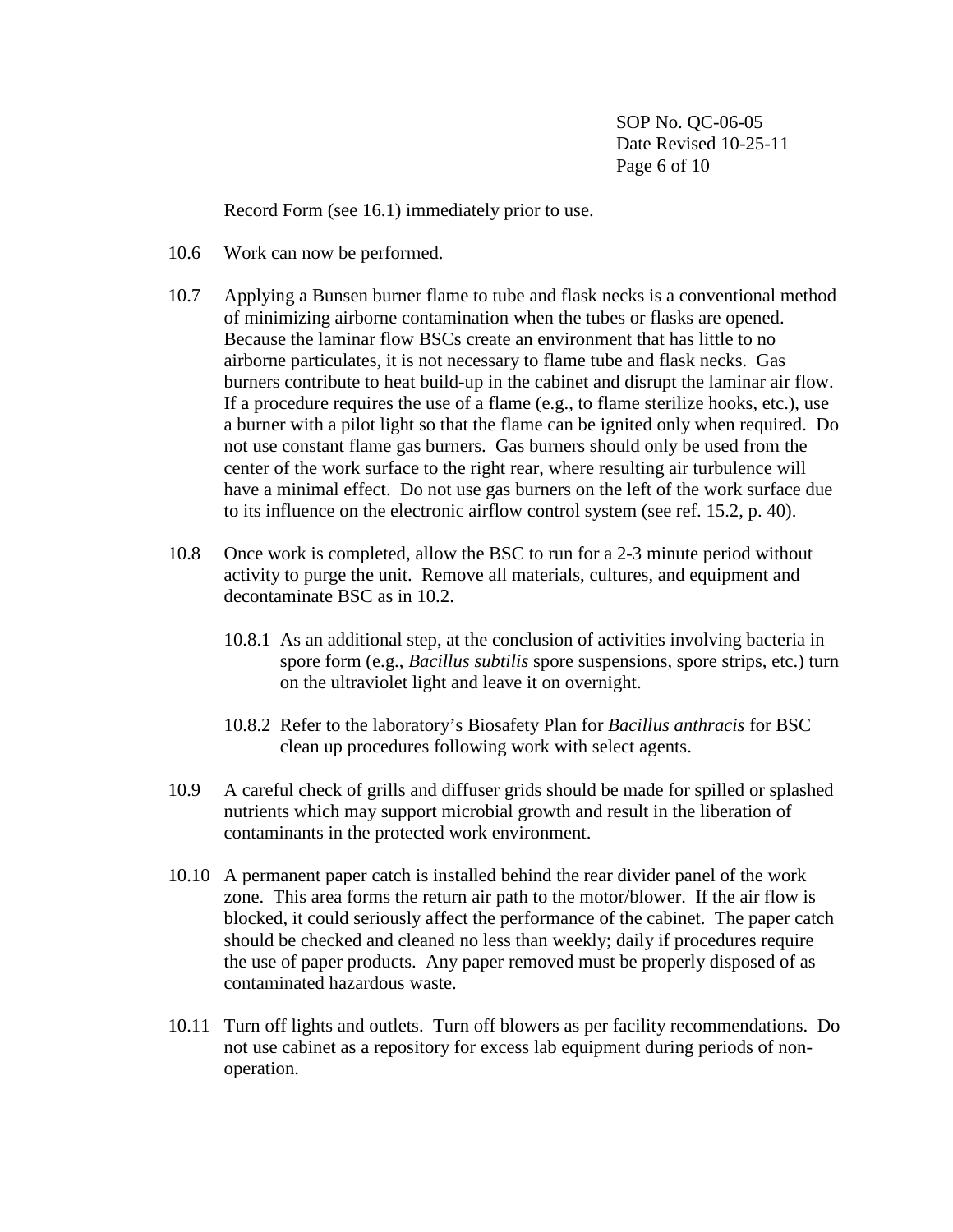SOP No. QC-06-05 Date Revised 10-25-11 Page 7 of 10

- 10.12 Record maintenance on the BSC Monitoring Record Form (see 16.1).
- 10.13 Quarterly Maintenance:
	- 10.13.1 A permanent paper catch is installed behind the rear divider panel of the work zone. This area forms the return air path to the motor/blower. If the air flow is blocked, it could seriously affect the performance of the cabinet. The paper catch should be checked and cleaned no less than weekly; daily if procedures require the use of paper products. Any paper removed must be properly disposed of as contaminated hazardous waste.
	- 10.13.2 All BSCs should be thoroughly cleaned and disinfected at least quarterly.
	- 10.13.3 Remove panel and grill from the BSC and set aside.
	- 10.13.4 Disinfect all surfaces of the BSC thoroughly by spraying/wetting with an appropriate amount of a hospital disinfectant and allow to stand for the label-specified contact time before wiping.
	- 10.13.5 Disinfect panel and grill thoroughly by spraying/wetting with an appropriate amount of a hospital disinfectant and allow to stand for the label-specified contact time before wiping.
	- 10.13.6 Replace the panel and grill, and properly secure.
	- 10.13.7 Record quarterly maintenance on the BSC Monitoring Record Form (see 16.1).

#### <span id="page-7-0"></span>11.0 DATA ANALYSIS/CALCULATIONS: None

#### <span id="page-7-1"></span>12.0 DATA MANAGEMENT/RECORDS MANAGEMENT:

12.1 Data will be recorded promptly, legibly, and in indelible ink on the BSC Monitoring Record Form (see 16.1). Completed forms are archived in notebooks kept in secured file cabinets in file room D217. Only authorized personnel have access to the secured files. Archived data is subject to OPP's official retention schedule contained in SOP ADM-03 (Records and Archives).

#### <span id="page-7-2"></span>13.0 QUALITY CONTROL: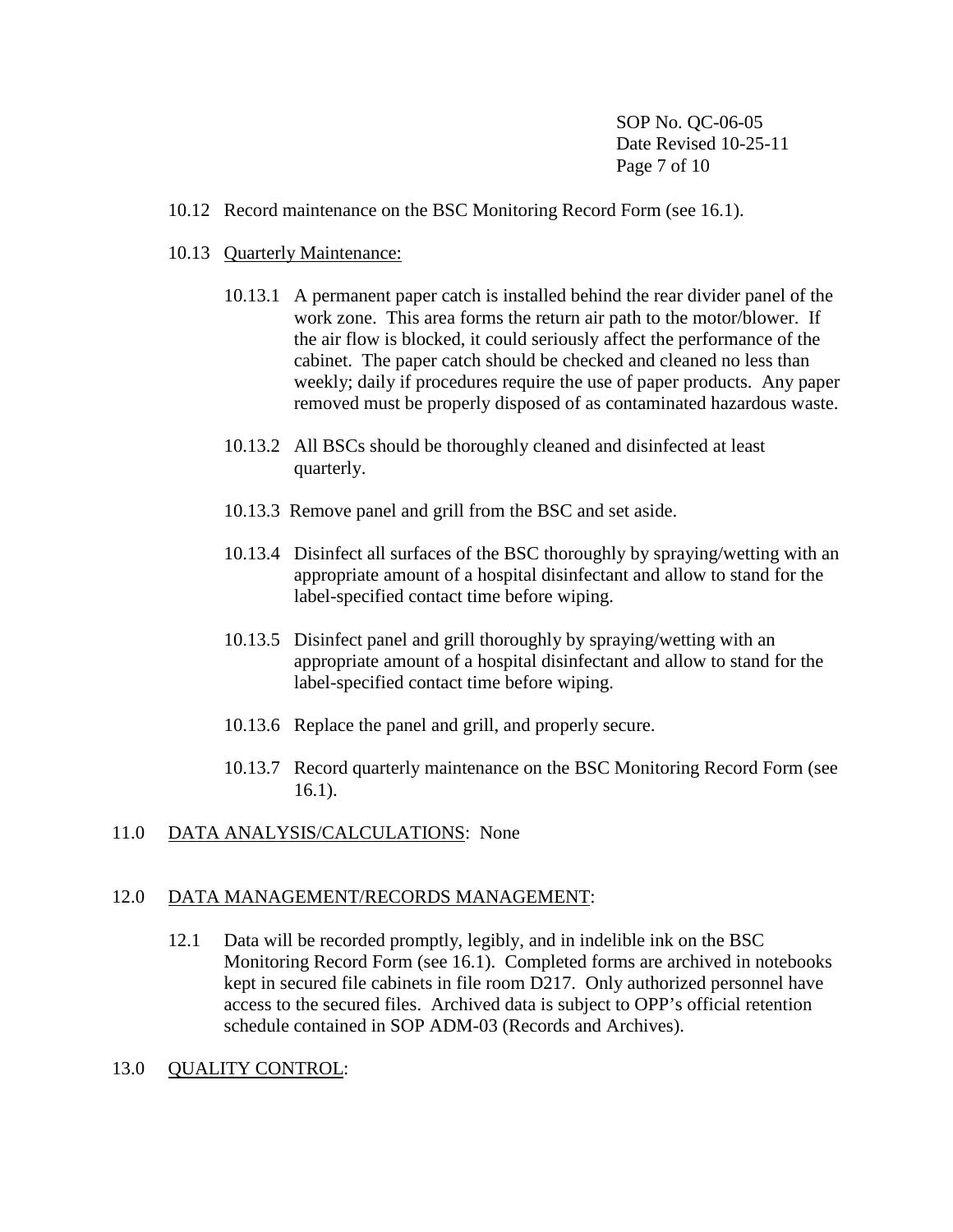SOP No. QC-06-05 Date Revised 10-25-11 Page 8 of 10

#### 13.1 Certification:

13.1.1 The BSCs are recertified annually by a qualified technician. A series of tests are performed on the BSC during recertification including the HEPA filter leak test and a measurement of the downflow blower speed (designated "Blower" or "Blower Speed" on the certificate and report).

#### 13.2 Scheduling for recertification:

- 13.2.1 Scheduling recertification is the responsibility of the ESC Facility Manager or a designee. Certificates are maintained by the Facility Manager. The OPP Microbiology Laboratory requests a copy of the Test and Certification Reports each year for review.
- 13.3 HEPA filter usage and replacement:
	- 13.3.1 Under normal usage and barring an accident (puncture), the HEPA filters on each BSC do not need replacement until the exhaust volume or the access flow velocity cannot be maintained. Making this determination and scheduling HEPA filter replacement is the responsibility of the Facility Manager or his designees.
	- 13.3.2 The Facility Manager takes into consideration the downflow blower speed (if  $\geq$ 90%) and other indicators (e.g., age – 8 to 10 years) to determine the need for replacement of the HEPA filter.
	- 13.3.3 Once the HEPA filter is replaced, the BSC is recertified and the certification is annotated by a Performance Certification sticker.

#### <span id="page-8-0"></span>14.0 NONCONFORMANCE AND CORRECTIVE ACTION:

14.1 When laboratory staff believe that service is necessary for the BSCs (e.g., alarms are sounding, the BSC fails to advance past the warm-up mode, the BSC is not functioning as it usually does, etc.), staff may notify the Facilities Helpline at (410) 305-4357. The Facility Manager or his designees investigates and makes a service call, if necessary. Laboratory staff notes the event on the BSC Monitoring Record Form (16.1) and documents any corrective action taken.

#### <span id="page-8-1"></span>15.0 REFERENCES:

15.1 Bordner, R.H., Winter, J.A. &, Scarpino, P.V., eds. 1978. Microbiological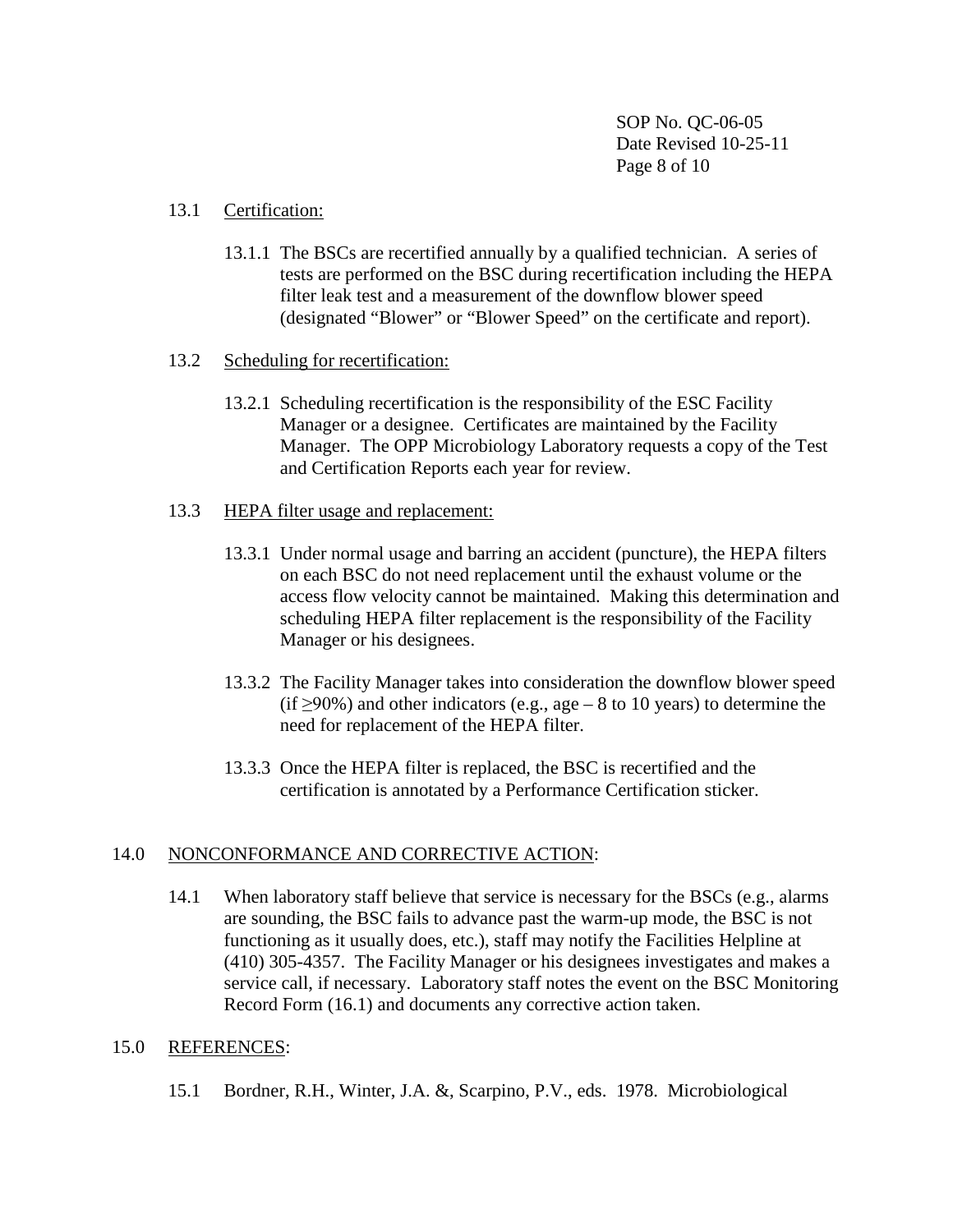SOP No. QC-06-05 Date Revised 10-25-11 Page 9 of 10

Methods for Monitoring the Environment, Water and Wastes. EPA 600/8-78- 017, Environmental Monitoring & Support Lab., U.S. Environmental Protection Agency, Cincinnati, Ohio.

15.2 NuAire Labguard Class II, Type B2 Laminar Flow Biological Safety Cabinet Operation and Maintenance Manual.

#### <span id="page-9-0"></span>16.0 FORMS AND DATA SHEETS:

16.1 BSC Monitoring Record Form